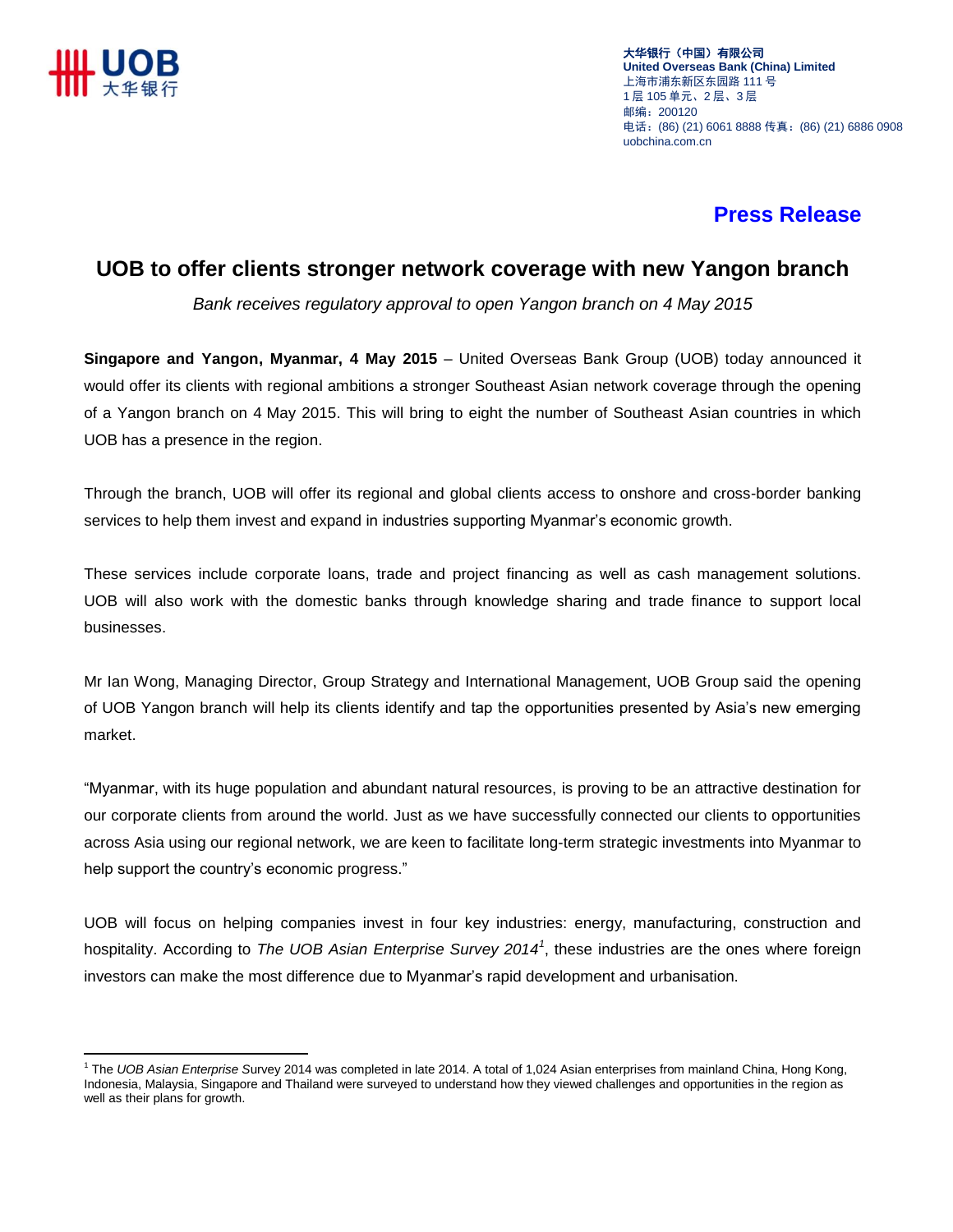

大华银行(中国)有限公司 **United Overseas Bank (China) Limited** 上海市浦东新区东园路 111 号 1 层 105 单元、2 层、3 层 邮编:200120 电话:(86) (21) 6061 8888 传真:(86) (21) 6886 0908 uobchina.com.cn

The McKinsey Global Institute estimated that S\$650 billion in investment will be needed to support Myanmar's economic growth over the next 15 years, of which S\$320 billion will be for building infrastructure.

Mr Harry Loh who has been appointed UOB's Country Manager in Myanmar said investments into Myanmar are set to create more jobs and to boost incomes, which in turn will open the doors for new business opportunities.

"Over the last year, we have provided offshore financing and on-the-ground support to several of our regional clients expanding into Myanmar. We have a strong pipeline of foreign direct investment from across our network set to flow into Myanmar now that we have received final approval from the Central Bank of Myanmar to offer onshore banking solutions to foreign enterprises and joint ventures," Mr Loh said.

UOB's commitment to Myanmar dates back more than two decades when it opened a representative office in Yangon in 1994. In 2013, UOB became the first foreign bank to establish a Foreign Direct Investment Advisory Unit in Myanmar to help its clients explore business opportunities in the country.

## **Helping to support the development of local talent**

In addition to helping to drive business and economic growth in Myanmar, UOB is also investing in developing local talent. The majority of employees at UOB Yangon branch are Myanmar nationals and they have gone through extensive training at UOB's headquarters in Singapore in preparation for the branch opening.

UOB has also launched a University Scholarship Programme to help broaden the banking and finance talent pool. Launched in August last year in partnership with two of Myanmar's leading universities, the scholarship programme aims to help the top students from all backgrounds to complete their studies.

Over the last two years, UOB organised more than 10 knowledge-sharing seminars in Yangon, Singapore, China and Thailand for Myanmar's bankers, regulators and the local business community, covering a broad range of topics from project finance to risk management.

– Ends –

## **About United Overseas Bank**

United Overseas Bank Limited (UOB) is a leading bank in Asia with a global network of more than 500 offices in 19 countries and territories in Asia Pacific, Western Europe and North America. Since its incorporation in 1935, UOB has grown organically through a series of strategic acquisitions. UOB is rated among the world's top banks: AA1 by Moody's and AA- by Standard & Poor's and Fitch Ratings respectively.

In Asia, UOB operates through its head office in Singapore and banking subsidiaries in China, Indonesia, Malaysia, Thailand and the Philippines, as well as branches and representative offices.